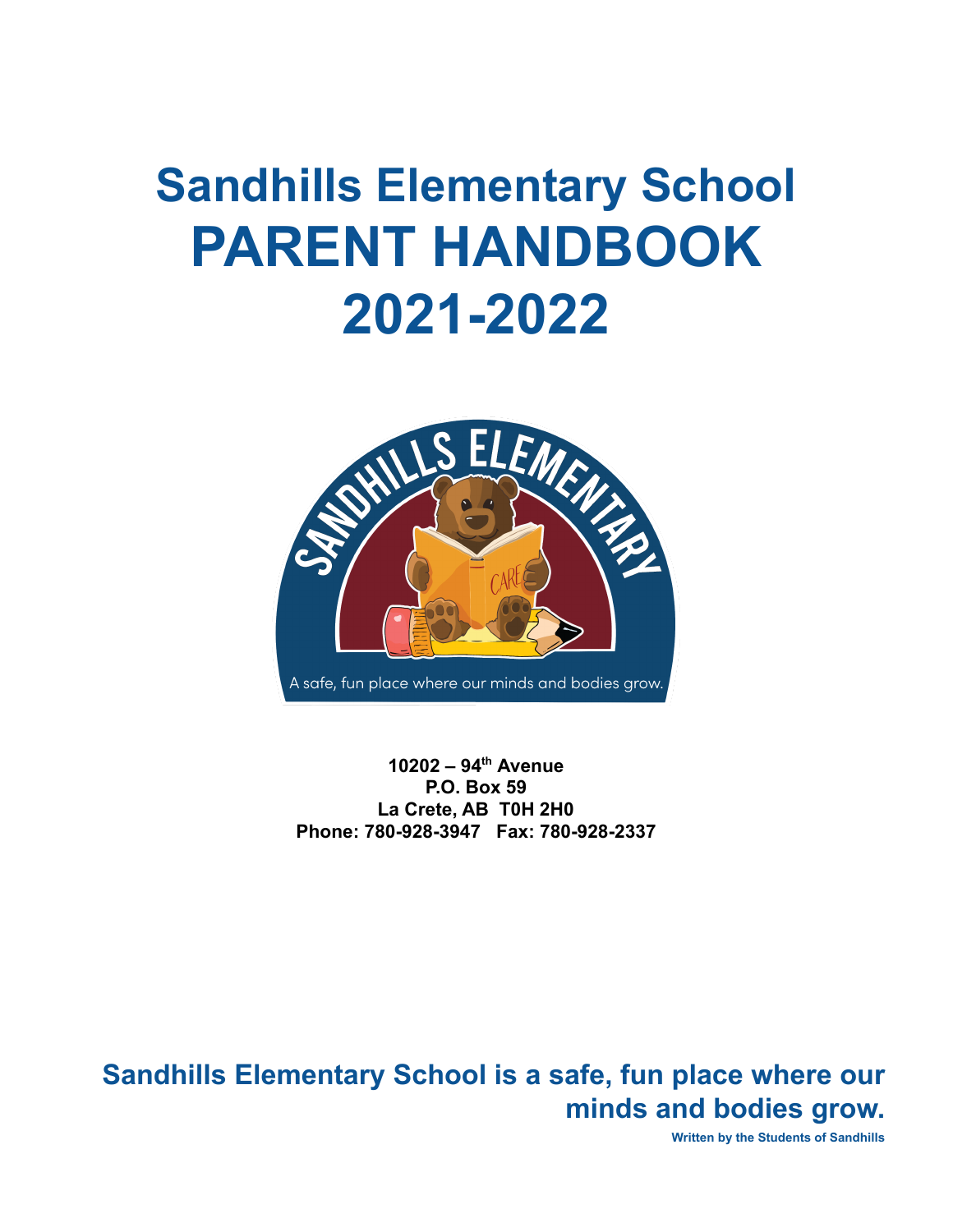#### **Sandhills Mission Statement**

Sandhills Elementary School is a safef, fun place where our minds and bodies grow.

#### (Written by Sandhills Students)

# **The Vision of Sandhills Elementary School**

A positive attitude towards learning. Success for **all** students.

#### **School Slogan**

| $\mathbf C$ |                |         |                  |
|-------------|----------------|---------|------------------|
| Caring      | Accountability | Respect | Excellent effort |

## **Sandhills Staff**

| <b>Teachers</b>        | <b>Assignment</b>             | <b>Support Staff</b>  | <b>Assignment</b>            |
|------------------------|-------------------------------|-----------------------|------------------------------|
| Mr. Gilbert Morris     | Principal                     | Mrs. Liz Klassen      | School Secretary             |
| Mrs. Rachel Dika       | <b>Assistant Principal/IE</b> | Mrs. Twila Olson      | School Secretary             |
| Mrs. Maureen Borges    | Pre-Kindergarten              | Mrs. Trudy Peters     | Librarian                    |
| Mrs. Lucy Wiebe        | <b>ECS</b>                    | Miss Susan Bueckert   | K-3 Speech Assistant         |
| Mrs. Sarah Fyke        | <b>ECS</b>                    | Mrs. Becky Banman     | <b>Educational Assistant</b> |
| Miss Rachel Pihrag     | <b>ECS</b>                    | Miss Amanda Cameron   | <b>Educational Assistant</b> |
| Miss Brittany Anderson | Grade 1                       | Mrs. Shelly Banman    | <b>Educational Assistant</b> |
| Miss Natalia Henry     | Grade 1                       | Miss Kaitlyn Fehr     | <b>Educational Assistant</b> |
| Mr. Kevin Janzen       | Grade 1                       | Mrs. Gitty Giesbrecht | <b>Educational Assistant</b> |
| Miss Chloe Arnett      | Grade 1                       | Miss Shaelyn Goertzen | <b>Educational Assistant</b> |
| Miss Samantha Straub   | Grade 1                       | Mrs. Katherine Janzen | <b>Educational Assistant</b> |
| Mrs. Stephanie Acreman | Grade 2                       | Mrs. Kenzie Wiebe     | <b>Educational Assistant</b> |
| Mrs. Cheryl Bueckert   | Grade 2                       | Miss Johannah Loewen  | <b>Educational Assistant</b> |
| Miss Lauren Brager     | Grade 2                       | Mrs. Agnes Martens    | <b>Educational Assistant</b> |
| Miss Chantelle Peters  | Grade 2                       | Mrs. Ann Schapansky   | <b>Educational Assistant</b> |
| Mr. Jackson Murrell    | Grade 3                       | Mrs. Connie Wiebe     | <b>Educational Assistant</b> |
| Miss Lori Cox          | Grade 3                       | Miss Jeannie Wiebe    | <b>Educational Assistant</b> |
| Mrs. Morgan Derksen    | Grade 3                       | Mrs. Helen Buller     | <b>Educational Assistant</b> |
| Miss Jaycee Muzychka   | Grade 3                       | Miss Dayna Peters     | <b>Educational Assistant</b> |
| Mr. Jacob Conrad       | PE                            | Mrs. Brittany Derksen | <b>Educational Assistant</b> |
| Mrs. Susan Fehr        | PE/ELA Intervention           | Mrs. Joyce Zacharias  | <b>Educational Assistant</b> |
|                        |                               | Mr. George Boehlig    | Head Custodian               |
|                        |                               | Mrs. Margaret Braun   | Custodian                    |
|                        |                               | Mrs. Elizabeth Dyck   | Custodian                    |

# **Student Registration**

In order to improve our record keeping of student information we send out the **FVSD student registration forms** annually and we ask that you update this form to assist us in improving our record keeping. Please have the form returned to the school as soon as possible so we can update our school records. If you have any questions regarding the form, you can contact the school at **780-928-3947**.

In order to keep our records as accurate as possible we would appreciate the cooperation of parents in informing us of any changes in information that may occur throughout the school year (e.g. phone number, land description, Post Office Box etc.). Please contact the School Office at **780-928-3947** to inform us of any changes. Thank you for assisting us with this matter.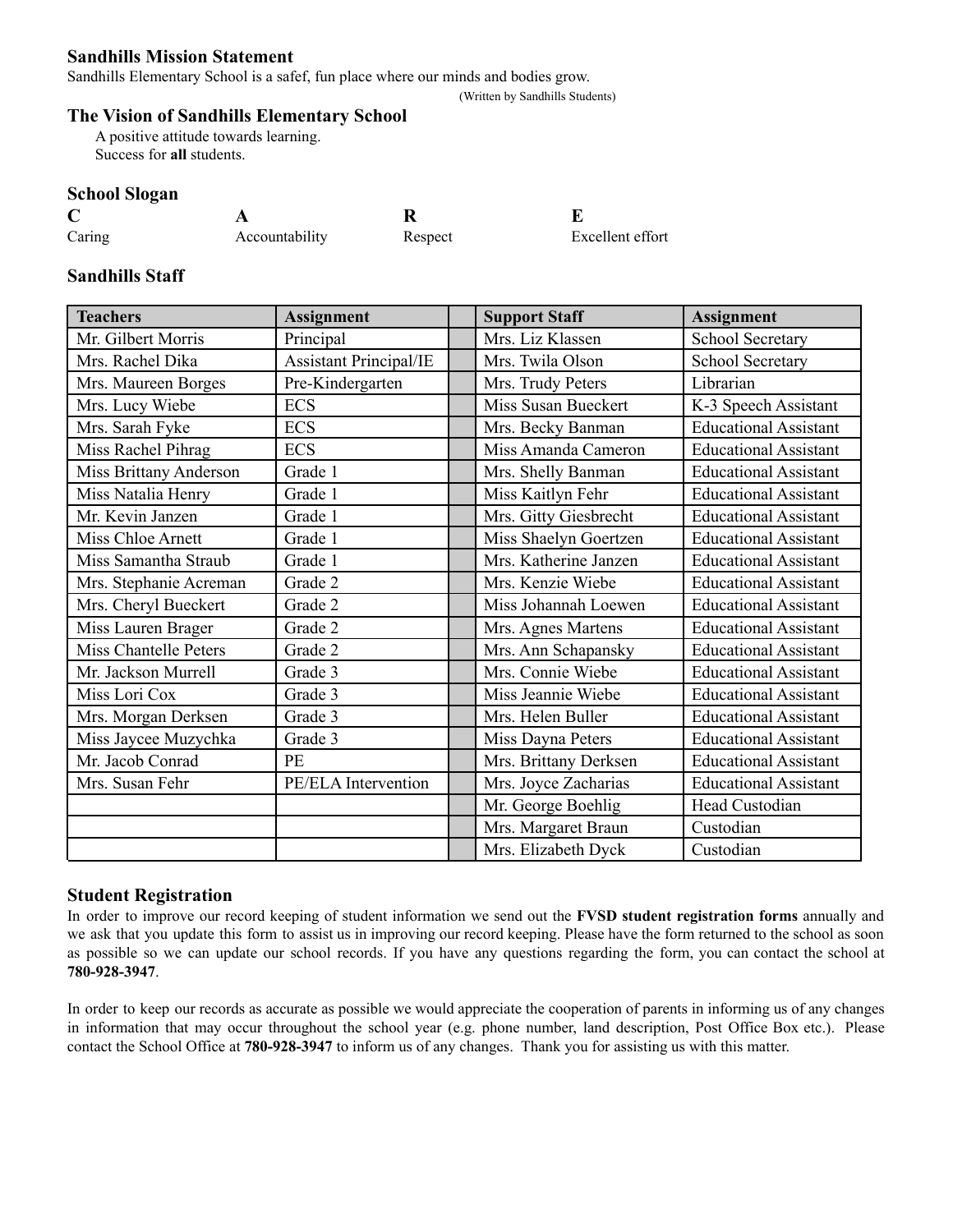# **Hours of School Operation**

*Fort Vermilion School Division #52* mandates that the total number of Elementary program minutes for this school year be 325 minutes per day - 1625 minutes per week. We officially **start the day at 8:45 a.m. and end at 2:45 p.m.** The daily schedule for Sandhills Elementary School is as follows:

| <b>Time</b>          | Event                             |  |
|----------------------|-----------------------------------|--|
| $8:25 - 8:35$ a.m.   | <b>Students Arrive</b>            |  |
| $8:40$ a.m.          | Morning Bell                      |  |
| $8:41 - 8:45$ a.m.   | Announcements & Opening Exercises |  |
| $10:15 - 10:30$ a.m. | Grade 3 Outside Recess            |  |
| $10:30 - 10:45$ a.m. | Kindergarten Outside Recess       |  |
| $11:40 - 11:55$ a.m. | Grade 2 Outside Recess            |  |
| $12:00 - 12:15$ p.m. | Lunch Time                        |  |
| $1:20 - 1:35$ p.m.   | Grade 1 Outside Recess            |  |
| $2:45$ p.m.          | Dismissal                         |  |
| $2:45 - 2:55$ p.m.   | Parent Pick up                    |  |

#### **Sandhills School Council**

Sandhills Elementary has a duly elected School Council with the following membership: 10 members elected by Sandhills parents, 1 teacher representative and school administration. School Council members are elected at the Annual General meeting held in the fall.

The School Council acts as an advisory body to the School Administration, offering feedback on school matters pertaining to students, and of interest to parents.

Council meetings are held once per month at 7:00 p.m. at the school – on a date set by Council and are open to the public. It should be noted that while issues of general concern are discussed, School Council is not a forum for personal concerns or concerns related to specific students or staff. Parents are welcome to attend, however only duly elected School Council members have voting rights on issues discussed.

As a vehicle for conveying general concerns, parents are invited to contact a School Council member. A list of School Council members is published and distributed to all parents after the Fall Annual General Meeting and Election.

#### **Meetings with Parents**

We welcome the opportunity to meet with parents through the following formats.

#### **1. School Open House:**

Each fall Sandhills hosts an Open House for parents to meet their child's teacher. We invite all parents to come out to our Open House, meet staff and engage in some discussion about their child's education.

#### **2. Parent-Teacher Meetings:**

Formal parent-teacher interviews are held twice yearly, typically in December and March with parents to discuss their child's progress as reported in the report card. For the past few years, we have scheduled a two-evening format to meet with as many parents as possible.

#### **3. Additional Meetings:**

If concerns arise throughout the course of the school year, parents and teachers are encouraged to meet at times that are convenient to both parties. We have found that by working together, problems that occasionally arise can be resolved in a timely and effective manner.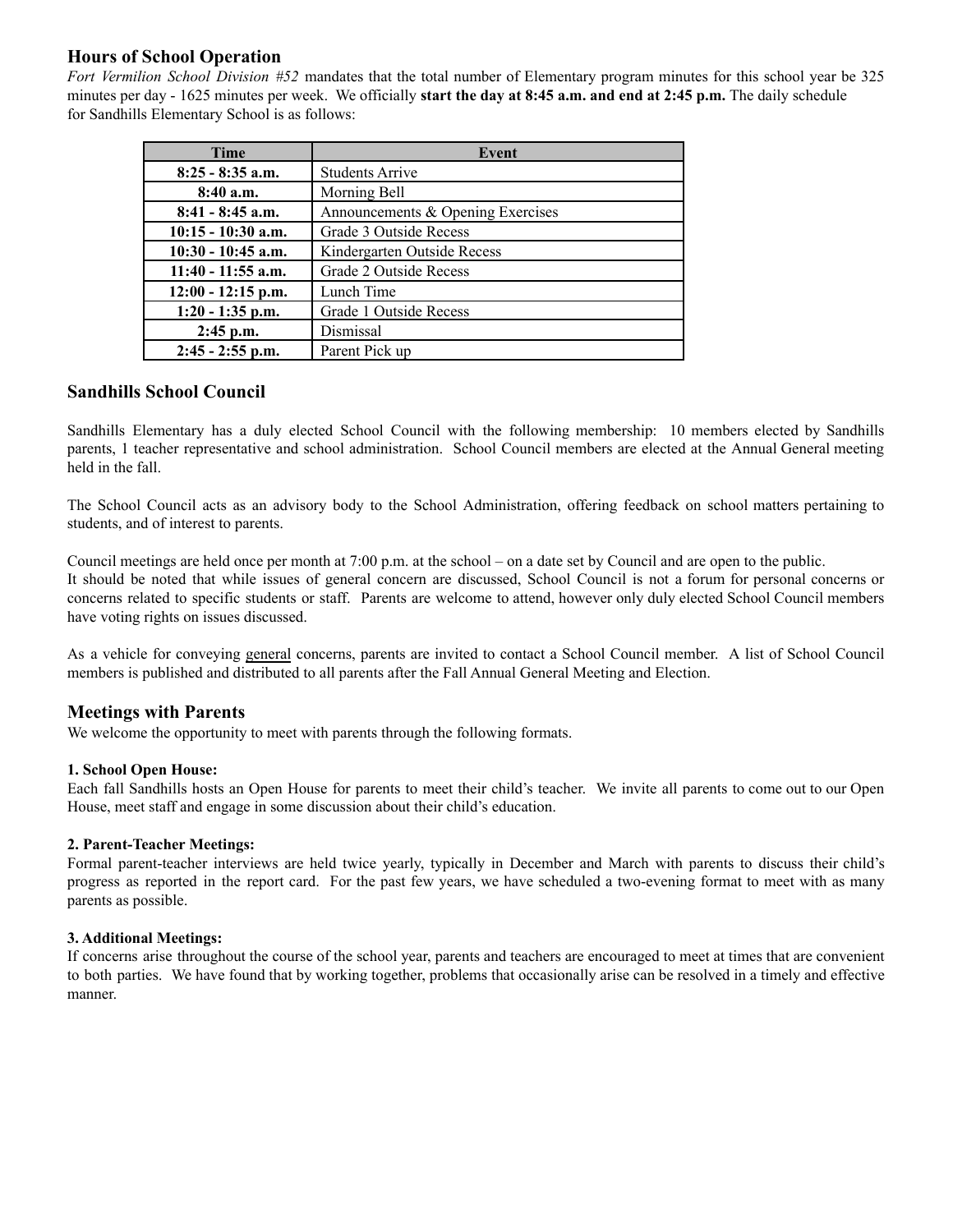# **School Volunteers**

Volunteers play an important role in the delivery of effective programming at Sandhills and are very welcome. Involvement can take many forms:

- 1. Working with children in a particular classroom either in a group or one-to-one basis.
- 2. Assisting staff with the preparation or organization of learning materials.
- 3. Assisting with student supervision on field trips or for special events.
- 4. Facilitating special services for students: (example: Hot Dog sales, picture taking, etc.)

If you are interested in volunteering some time at Sandhills - a little or a lot - please contact the School and speak to your child's teacher. Volunteers that work alone with groups of students or volunteer for field trips must have a clean vulnerable sector check and intervention record check on file at the school. **When volunteering we ask that you sign in at the main office** for record keeping purposes in case of an emergency.

#### **Nut Safe School Policy**

We are committed to providing all students a safe environment in which to learn. We consistently have some students attending Sandhills who have allergies. Some allergic reactions can be more serious than others. Peanut / Tree nut allergies can cause serious allergic reactions and we wish to prevent this from happening. Every student's safety is of our utmost concern and **we ask that** parents do not send/bring any food items to school that contain nuts of any kind, including peanuts. This is especially important if you are bringing a snack to a class for a celebration. Thank you for your assistance in this important matter.

#### **Emergency Contact**

On rare occasions, we may need to get in contact with parents regarding an emergency situation involving their child, such as a playground accident or sudden illness. We would appreciate the following information to assist us in contacting you should the need suddenly arise:

- 1. **Home Phone Number** (or Cell phone number if available)
- 2. **Work Phone Number** (if working outside the home)
- 3. **Emergency Contact:** The phone number of a close relative or friend who can take responsibility for your child, should we be unable to contact you directly. This person should have your permission to legally act in your absence.

Although we make it a practice of soliciting emergency contact information at the beginning of each school year, please contact the School Office at 780-928-3947 to let us know if any changes occur during the course of the school year.

#### **Student Attendance**

We request parent support in encouraging regular attendance as it greatly impacts a students' academic success. In the event that your child is absent, we would appreciate being informed in advance of all absences (e.g. illness, medical appointments, holiday trips, funerals, etc.). A call to the school or a note in the agenda (for planned absences) to your child's teacher would suffice. Sandhills has a *SAFE Arrival Procedure*. If we are not informed of your child's absence, a computer-generated phone call will be made to you the morning of the absence.

#### **Lates**

We do monitor the number of times a student is late, excluding lates due to delayed buses or other transportation problems. Except for transportation problems, students shall be considered "late" if they arrive after the *"Morning Announcements"* (after 8:45 am) Absences and lates will be reported on your child's *Report Card* at the end of every school term. In the event of a pattern of repeated lates, parents will be notified by the classroom teacher.

#### **Student Sign-in and Sign-Outs During the School Day**

For safety and legal reasons, we need to know the whereabouts of all of our students during the regular school day. If you plan to withdraw your child from class during the regular school day, please inform your child's teacher and sign your child out at the office. Likewise, if your child arrives late they will be expected to sign-in at the office. In cases where you are not picking up your own child, and for your child's safety, we request that you send a note in your child's agenda or call the school authorizing another adult to pick up your child.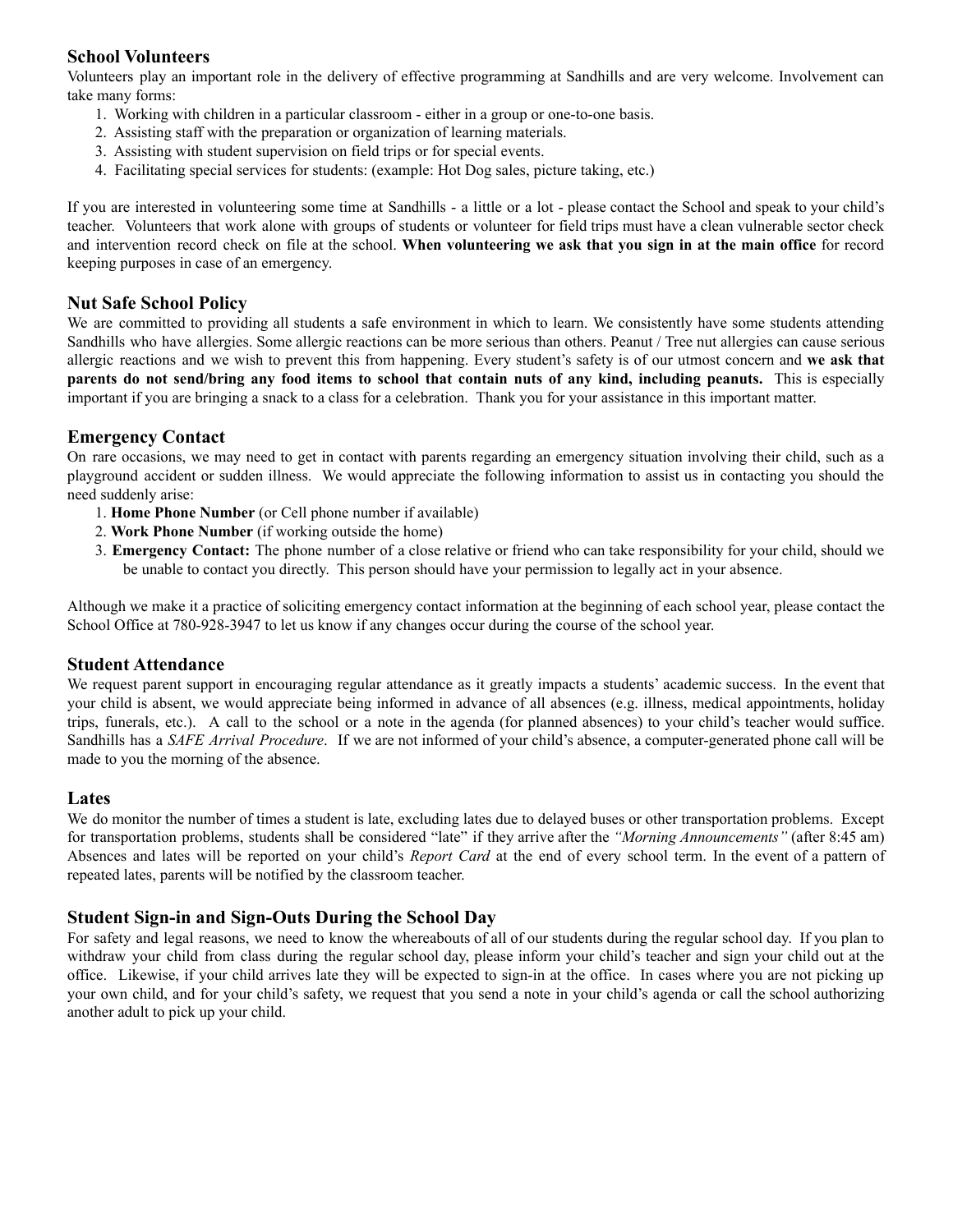# **Morning Drop-Off and After School Pick-Up Procedures**

#### **Please read carefully as our drop-off procedures have changed for the 2021-2022 school year.**

Parents can begin dropping off their children at **8:25 am each morning**. **The front of the school will be designated for pull-through drop-off only.** Please **do not park in front of the school** during this time as traffic flow will be restricted should vehicles park in front of the school. For those parents requiring wheelchair access, please use the designated spot in the staff parking lot.

#### In the morning, parents may park in the first 4 bus lanes. For the safety of students, we request that parents escort their **child to the school sidewalk.**

## **After School Pick-Up Procedures**

There is one designated spot for picking up children at the end of the school day – the basketball pad at the southwest **corner of the school**.

- Teachers have been instructed to escort children being picked up to that location, and to release them only to parents, or those authorized by parents to do so.
- Students will be dismissed at 2:45 pm each day.
- Teacher responsibility for supervising students ends at 2:55pm. Please arrive prior to this time.
- We have three lanes of parking available to parents at the end of the day. **One lane for parking is in front of the school** closest to the main road and there are **2 additional lanes in bus lanes closest to the main road for parking.** Vehicles parked in front of the school must form a single lane nearest the main road. Please park in a single line (do not double park) at any time.
- Parents who live across from the school can have their children walked across the street at the end of the day. Designated staff will wait at the front of the school for students who are walking home and escort them across the crosswalk.

#### Note: Buses take priority and will need to exit the bus lanes promptly once Sandhills and Ridgeview students have boarded. At this point, parents are requested to wait for all buses to depart before leaving the parent parking lot.

#### **School Bus Policies and Procedures**

Many of our students ride school buses to and from school on a regular basis. If this includes your child, you should be aware of the rules of conduct that bus students are expected to follow. These are available from your child's bus driver.

Some parents of children who live in town may wish to have them ride the bus. This service will be available to parents starting October 1, 2021. Please contact the School Division Bus Garage at 928-3860 in order to get more details as to sign-up procedures and the costs involved.

Regardless of whether students ride the bus daily or only occasionally, it is important that both the bus driver and the school be kept informed by a written note from parents of any changes in the regular routine. Parents must make arrangements with the bus driver if their child will be riding a different bus at home-time (this is to ensure adequate seating is available on the **bus).**

#### **Cold/Inclement Weather Policy**

We ask for parent co-operation in ensuring that students are appropriately dressed for the weather conditions. Due to safety concerns, students may be refused permission to ride on a school bus if they are not appropriately dressed for cold weather.

**Inclement Weather:** Recess may be indoors and some standard criteria are listed below: Rain, sleet, freezing rain, smoke Temperature below -25 degrees Celsius. Temperature with wind-chill below -25 degrees Celsius. Playground conditions unsuitable for students

According to School Division policy, in the event of extremely cold weather conditions, an ambient temperature of -40℃ and below or a windchill factor of -48℃ and below as measured by Environment Canada, school buses will not be running. The School Division may also cancel buses during other inclement weather conditions (e.g. freezing rain, blizzard conditions, etc.). Public notification of this situation is made by early morning notifications via the FVSD Bus Status app and a call from your child's bus driver. You should be aware however, that in the event that school buses do not run, the school is still open for instruction. You have the option of sending your child to school, or transporting him or her yourself. When buses are not running, parents are held responsible for the transportation of their children to and from the school.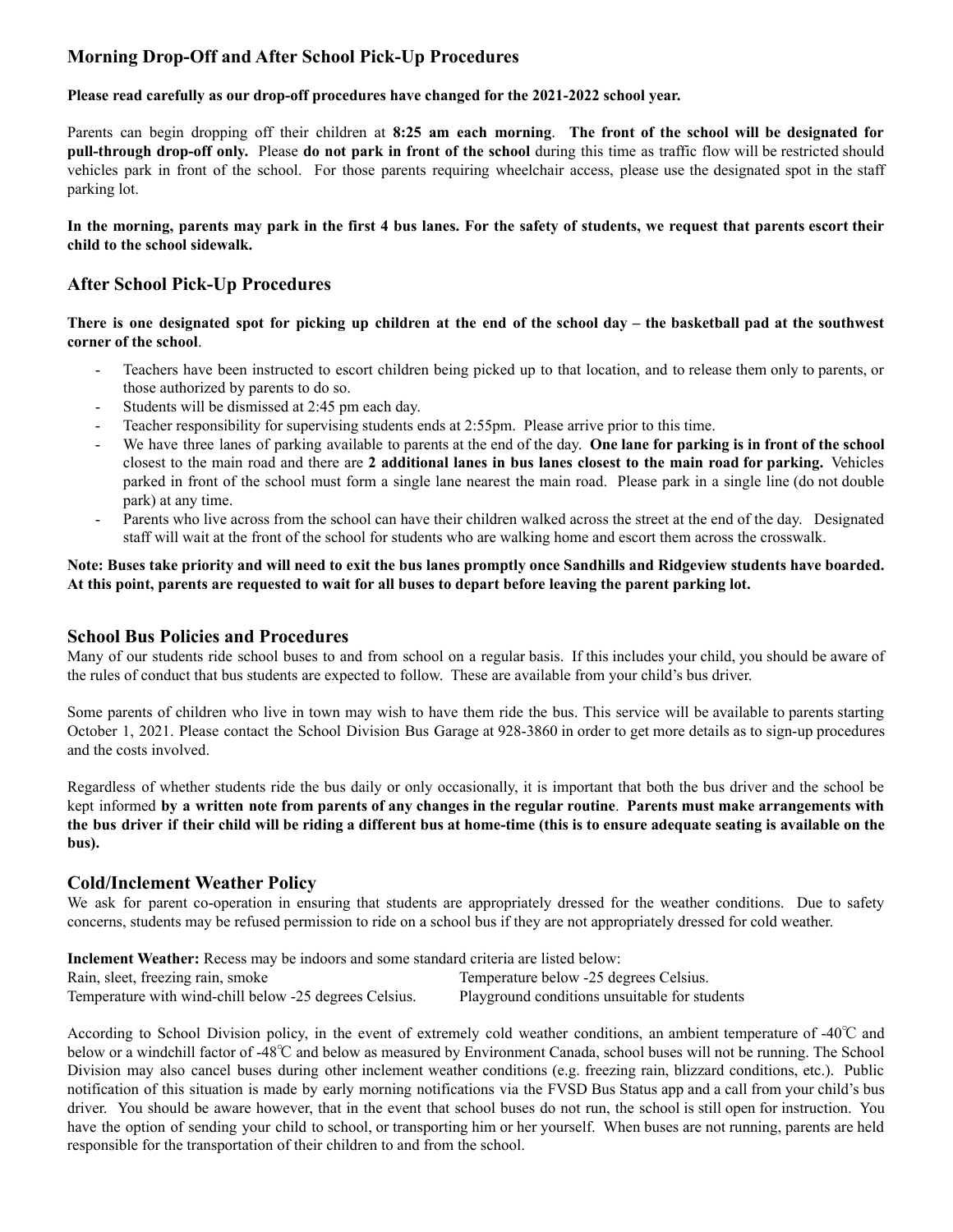# **Student Phone Policy & Messages For Students**

Due to the young age of our students, we do not provide unrestricted phone access for students. For the most part, we have found that phone access is not required. In the rare case of an emergency or special circumstance, students are allowed to use one of our office phones under the supervision of their teacher or the school secretary. **If your child is doing something other than usual** after school, e.g. birthday party, please send a note in your child's agenda or call the school to inform us about the changes.

# **CARE BEAR Program**

At Sandhills, our CARE BEAR Program serves to teach, model and reinforce positive behaviours and expectations. Part of the program also has discipline protocols in place to address, track, and support students who require extra assistance in meeting the behavioral expectations set by the school.

**Action Regarding Student Discipline Incidents** – Below is a chart outlining what discipline incidents require office referrals and what incidents are dealt with on the spot by the supervisor; **this includes any staff member.**

| Discipline Incident not requiring office intervention | Discipline Incident requiring immediate office |  |
|-------------------------------------------------------|------------------------------------------------|--|
|                                                       | intervention                                   |  |
| Teasing                                               | Fighting                                       |  |
| Not telling the truth                                 | Vandalism                                      |  |
| Abusive language (Shut up, etc)                       | Disrespect / Defiance                          |  |
| Classroom disruption                                  | Bullying / Excessive Teasing                   |  |
| Washroom behavior                                     | Profanity                                      |  |
| Running in hallways                                   | Stealing                                       |  |
| Being too loud                                        | * No Bicycle Helmet *                          |  |
| Not using playground equipment properly               |                                                |  |
| Poor sportsmanship                                    |                                                |  |
| Other                                                 |                                                |  |

**Documenting and Contacting Parents** – For various reasons throughout the year we sometimes find it necessary to document and to contact parents to discuss problematic student behaviors at school. The protocol listed below is followed in all situations unless extenuating circumstances exist concerning a specific discipline incident.

- 1. Sandhills staff have a responsibility to document discipline incidents by completing a discipline incident form for incidents that are becoming habitual or more serious.
- 2. Classroom teachers will be the first contact home when other minor discipline incidents are becoming habitual or for discipline incidents that require an immediate office referral.
- 3. Administration will call parents with any follow up actions imposed at the office level.
- 4. FVSD 52 discipline procedures will be followed for the most serious of discipline incidents.
- 5. If a student requires additional behavioural support, school administration, inclusive education coordinator, the child's teacher along with other important adults in the child's life, including the parent may develop a *behaviour support plan*. Assistance from the Connectivity Team (mental health team), the Diverse Learning coordinator or other specialized services may assist with the development of the plan.

# **At Home Reading**

At Sandhills, we encourage all parents to read with their children on a daily basis. Studies have shown that daily reading helps in developing and strengthening reading skills in children. As a parent, it is important to give your child time to read, as reading is a skill that takes time to develop. Consider taking 15-20 minutes a day to read with your child, and discover the adventures amongst the pages!



Thank you for supporting and encouraging your child in developing this skill!

'The more you read the more things you will know. The more that you learn, the more places you'll go." Dr. Seuss.

**Reading is a gift. Let's all do our part to encourage children to embrace it.**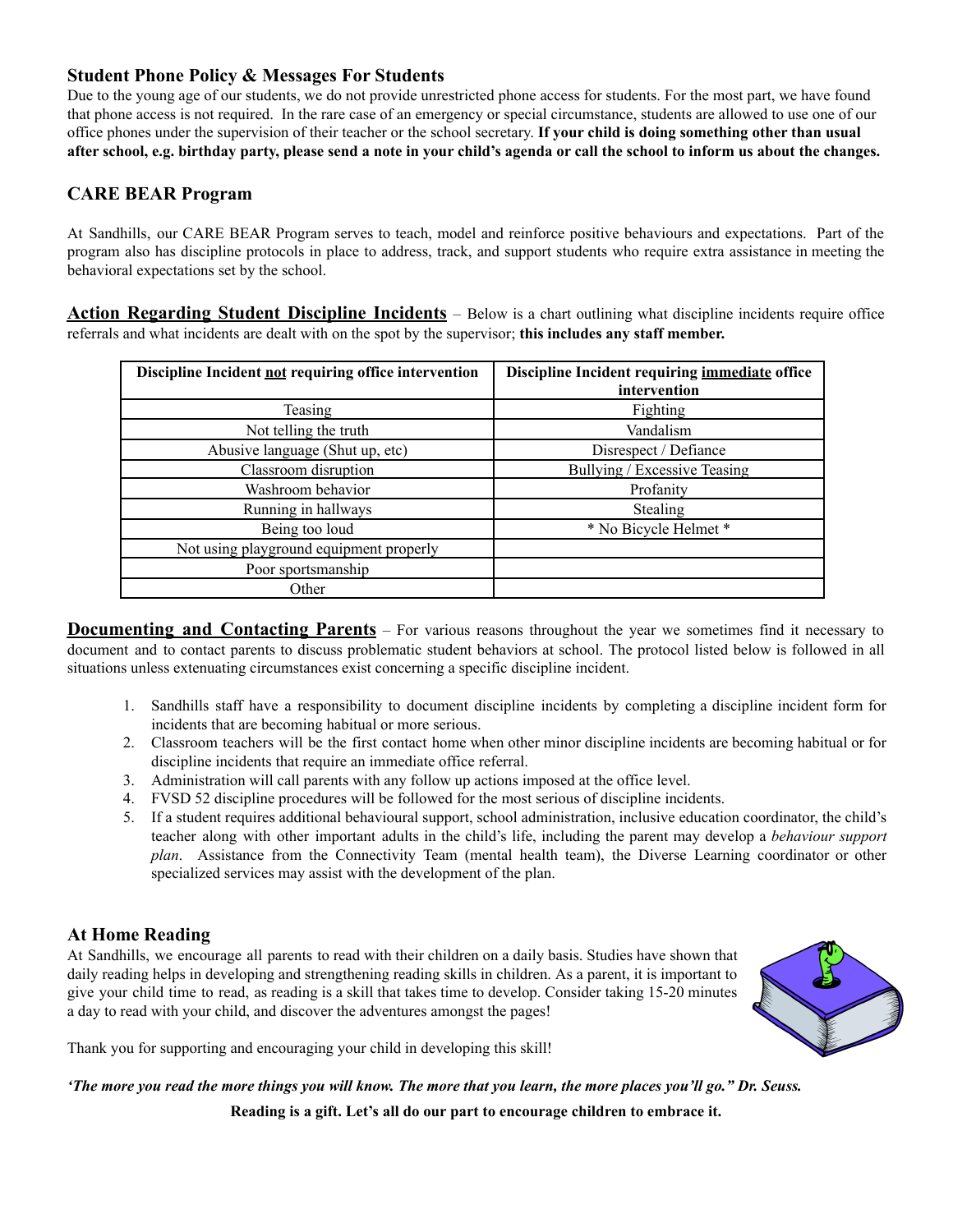# **Student Field Trip**

As part of the school curricular program, field trips are offered for student participation. Field trips may take the form of educational visits to community facilities or businesses (e.g. La Crete Fire Hall, La Crete Post Office, etc), recreational trips (e.g. La Crete Arena for skating, High Level Swimming Pool), or other educational activities (e.g. Division Science Fair, FVSD Music Showcase, La Crete Heritage Museum, Fort Vermilion Museum). Regardless of the exact nature of the activity, it is our practice to specifically request parental permission for a child's participation.

Notification will consist of:

- 1. The **date**, **time**, and **nature** of the activity.
- 2. The **adult supervisors** who will be in charge of the activity.
- 3. A request for **signed permission.**

Parents are encouraged to contact their child's teacher prior to a scheduled field trip with any questions or concerns.

#### **Student Personal Belongings**

We would appreciate your assistance in helping your child become responsible for their own belongings by:

1. Placing name identification on all personal belongings, including jackets, footwear, lunch kits, and school supplies.

2. Discouraging the bringing of toys or personal items to school. These can cause unneeded jealousy or envy in other children - particularly those that are younger. Also, if lost or damaged, these items become a source of unnecessary anguish or distress for a child.

For items that can not be identified, a *"Lost and Found"* box is placed at the main entrance of the school. Parents are encouraged to check this box for any of your child's belongings whenever you happen to be visiting the school.

#### **Specialized Services**

Sandhills staff offers a wide variety of Inclusive Education services for children with medical disabilities, as well as those experiencing learning difficulties, language delays or behavioural challenges. Some of the services we currently offer are:

*Early Intervention Program* for pre-K children with diagnosed speech & language delays or medical disabilities. *Referral to Outside Agencies* for specialist assessment of possible identification and diagnosis of learning disability. *Individualized Program Plans (IPP)* for students experiencing learning difficulties, language delays, behavioural challenges or medical disabilities.

*Behaviour Support Plans* for students experiencing behavioural challenges

- *Speech & Language Intervention*
- *Reading Interventions*
- *Mental Health Supports*

*Multi-Disciplinary Team* utilizes a team approach to ensure the learning needs of children on IPPs are met. Supports can include, but are not limited to speech-language therapy, physiotherapy, educational programming, vision, hearing, and psychology.

If you would like more information about any of our specialized services, please contact your child's teacher or the school's Inclusive Education Coordinator at 780-928-3947.

#### **Report Cards**

Parents are officially notified of their child's progress in written form in report cards three times per school year.

| <b>Report Card</b> | Grades ECS to 3   |
|--------------------|-------------------|
| Report 1           | November 26, 2021 |
| Report 2           | March 11, 2022    |
| Report 3           | June 23, 2022     |